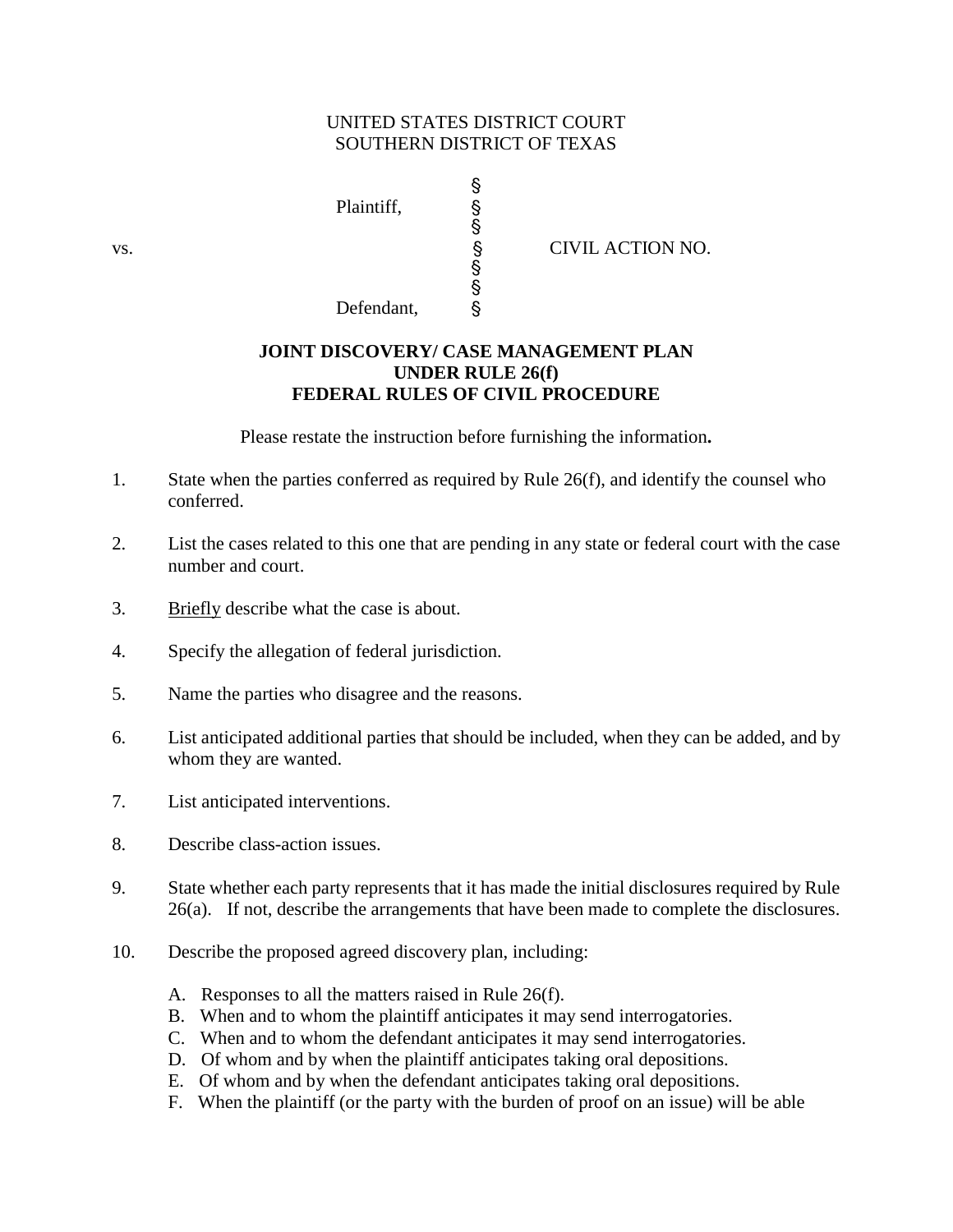to designate experts and provide the reports required by Rule  $26(a)(2)(B)$ , and when the opposing party will be able to designate responsive experts and provide their reports.

G. List expert depositions the plaintiff (or the party with the burden of proof on an issue) anticipates taking and their anticipated completion date. See Rule  $26(a)(2)(B)$  (expert report).

H. List expert depositions the opposing party anticipates taking and their anticipated completion date. See Rule 26(a)(2)(B) (expert report).

- 11. If the parties are not agreed on a part of the discovery plan, describe the separate views and proposals of each party.
- 12. Specify the discovery beyond initial disclosures that has been undertaken to date.
- 13. State the date the planned discovery can be reasonably completed.
- 14. Describe the possibilities for a prompt settlement or resolution of the case that were discussed in your Rule 26(f) meeting.
- 15. Describe what each party has done or agreed to do to bring about a prompt resolution.
- 16. From the attorneys' discussion with the client, state the alternative dispute resolution techniques that are reasonably suitable, and state when such a technique may be effectively used in this case.
- 17. Magistrate judges may now hear jury and non-jury trials. Indicate the parties' joint position on a trial before a magistrate judge.
- 18. State whether a jury demand has been made and if was made on time.
- 19. Specify the number of hours it will take to present the evidence in this case.
- 20. List pending motions that could be ruled on at the initial pretrial and scheduling conference.
- 21. List other motions pending.
- 22. Indicate other matters peculiar to this case, including discovery, that deserve the special attention of the court at the conference.
- 23. Certify that all parties have filed Disclosure of Interested Parties as directed in the Order for Conference and Disclosure of Interested Parties, listing the date of filing for original and any amendments.
- 24. List the names, bar numbers, addresses and telephone numbers of all counsel.